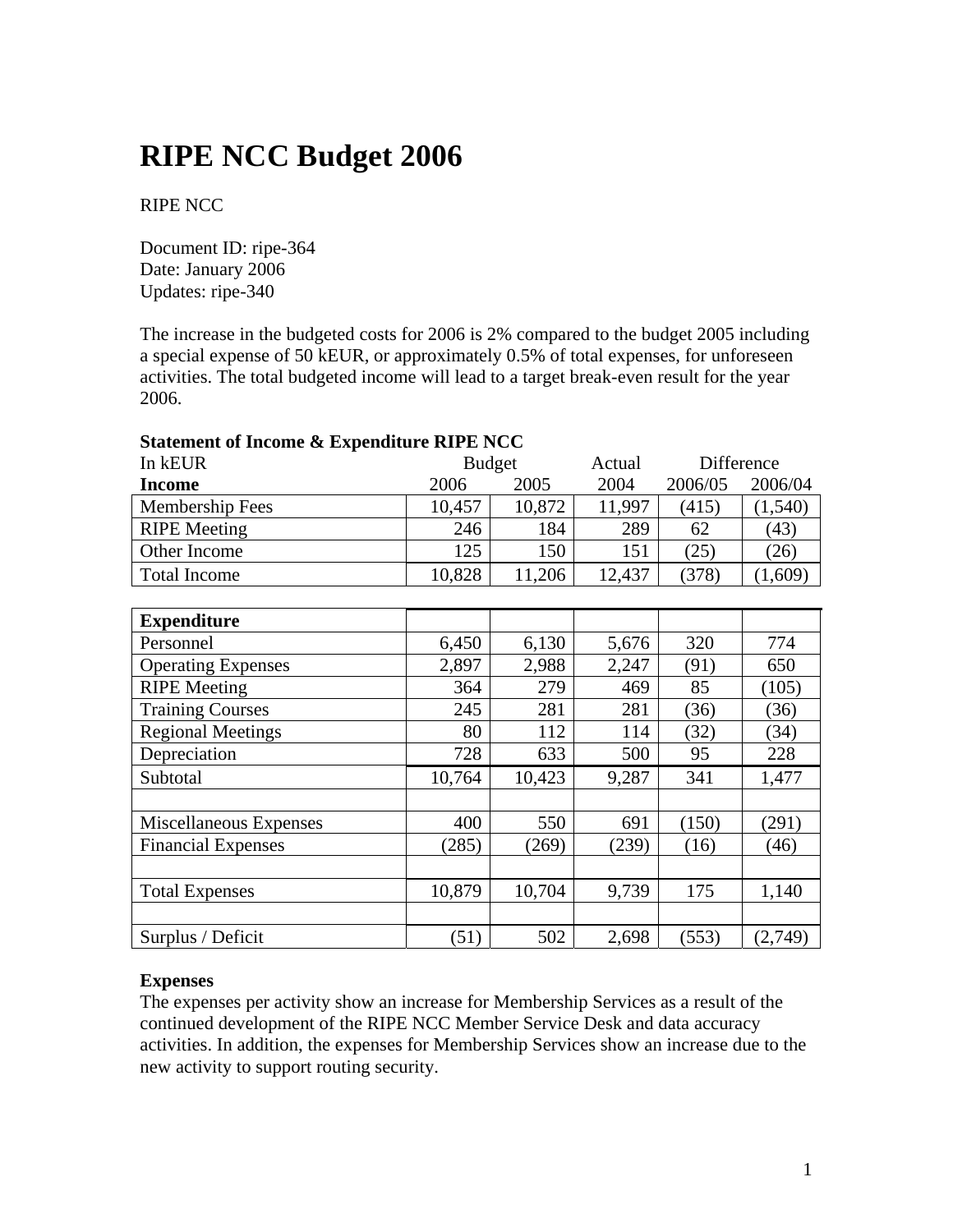The expenses for Co-ordination Activities are substantially lower as most K-root global nodes have been deployed. For 2006, only one additional K-root global node is budgeted. The RIPE Meeting expenses show an increase due to an estimate increase in attendee numbers.

The overall expenditure for Information Services remains in line with the 2005 budget.

|                                 | Budget 2006 |     | Budget 2005 |     | Difference |        |
|---------------------------------|-------------|-----|-------------|-----|------------|--------|
| Amounts in kEUR                 | Amount      | %   | Amount      | %   | Amount     | $\%$   |
| <b>Membership Services</b>      | 6,698       | 61% | 6.318       | 59% | 380        | 6 %    |
| <b>Co-ordination Activities</b> | 2,893       | 27% | 3,106       | 29% | (213)      | $-7\%$ |
| <b>Information Services</b>     | .288        | 12% | 1,280       | 12% |            | $\%$   |
| <b>Total Expenses</b>           | 10,879      |     | 10,704      |     | 75         |        |

The table below shows the new activity for 2006. The figures presented for this activity are the direct allocated costs, and do not include an overhead or management fee.

| Support for Routing Security |                         |
|------------------------------|-------------------------|
| 183 kEUR in 2006             | Capital expense 23 kEUR |

| Income                       | No. of<br>registries | Fee              | Amount in<br><b>kEUR</b> |
|------------------------------|----------------------|------------------|--------------------------|
| <b>New members</b>           |                      |                  |                          |
| Sign-up Fee                  | 468                  | <b>EUR 2,000</b> | 936                      |
| Service fee, Extra Small     | 468                  | <b>EUR 1,500</b> | 351                      |
| <b>Existing members</b>      |                      |                  |                          |
| Extra Small                  | 844                  | <b>EUR 1,500</b> | 1,266                    |
| Small                        | 2,349                | <b>EUR 2,000</b> | 4,698                    |
| Medium                       | 816                  | <b>EUR 2,750</b> | 2,244                    |
| Large                        | 165                  | <b>EUR 4,250</b> | 701                      |
| Extra Large                  | 41                   | <b>EUR 5,750</b> | 236                      |
| <b>Administration Fee</b>    | 25                   | <b>EUR 1,000</b> | 25                       |
| Billing charges              |                      |                  |                          |
| <b>Total Membership fees</b> |                      |                  | 10,457                   |

## **Income and Fees per Billing Category**

*Note: Income received from new members is estimated at 50% of the service fee due to an equal spread of new members across the year.* 

## **Development of RIPE NCC Reserves**

The table below summarises the capital development of the RIPE NCC. The capital consists of the RIPE NCC reserves including the surplus / deficit for the year at issue.

|      | Surplus / | Capital at 31 | Total expenses | % Capital of          |
|------|-----------|---------------|----------------|-----------------------|
| Year | Deficit   | December      | per year       | <b>Total Expenses</b> |
| 2001 | 1,382     | 6,579         | 7.721          | 85 %                  |